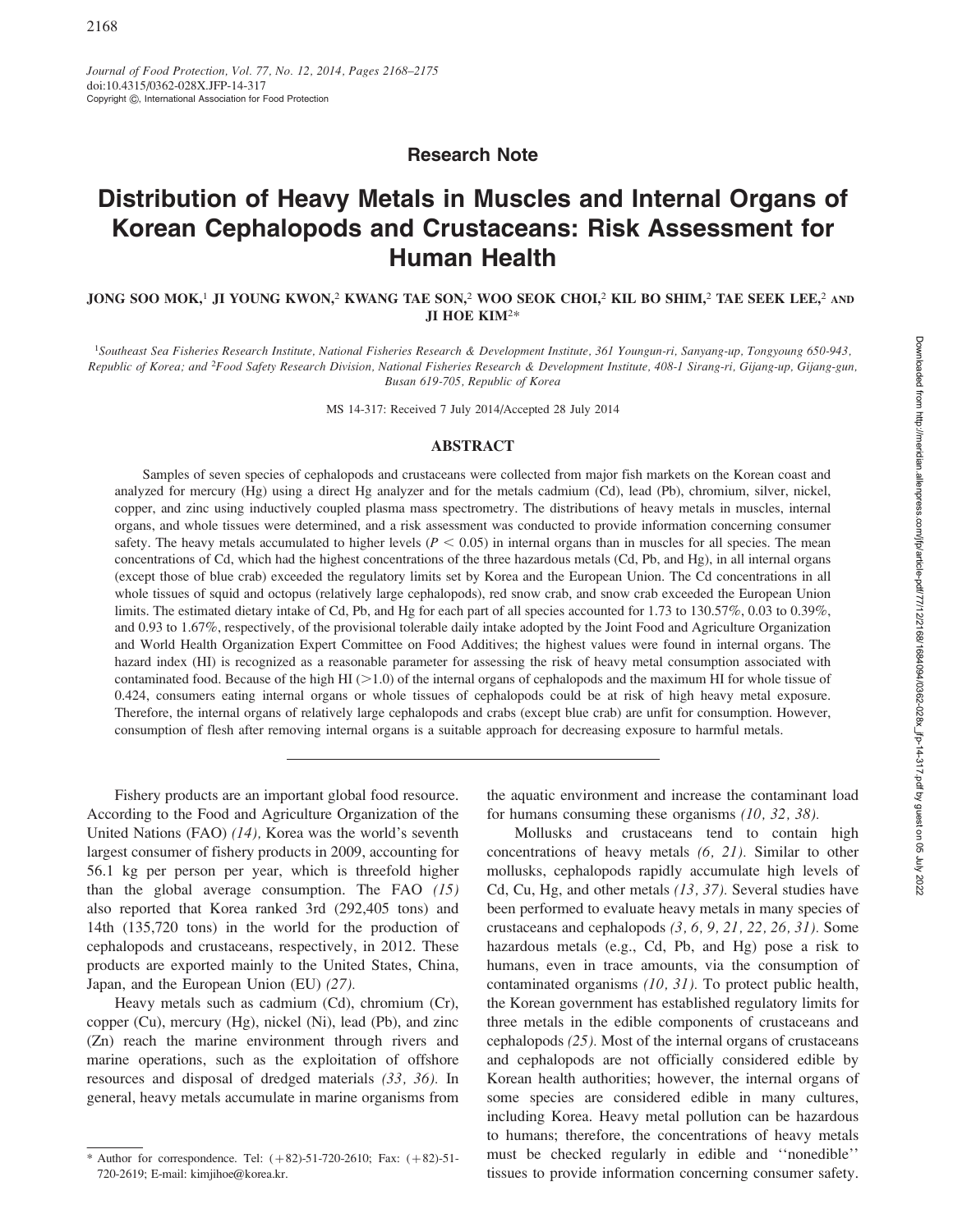In the present study, we determined the concentrations of heavy metals in muscle, internal organs (or digestive gland), and whole tissue of crustaceans and cephalopods collected from three fish markets on the Korean coast and evaluated the anatomical distribution of heavy metals in these samples. The estimated dietary intake (EDI) of heavy metals via consumption of each portion of crustacean and cephalopod was compared with the provisional tolerable daily intake (PTDI) established by the Joint FAO/WHO Expert Committee on Food Additives (JECFA) (16–18) or the U.S. Environmental Protection Agency (EPA) (41). An assessment of the potential health risk associated with these heavy metals in different portions of these animals was performed using the target hazard quotient (THQ) and the hazard index (HI).

#### MATERIALS AND METHODS

Reagents and standard solutions. Suprapure grade nitric acid (Merck, Darmstadt, Germany) was used for sample preparation. Deionized water (DIW) was passed through a Milli-Q water purification system (Millipore, Billerica, MA). Working standard solutions of Cd, Pb, Cr, silver (Ag), Ni, Cu, and Zn were prepared by diluting 1,000 mg/liter standard solutions (Merck) in DIW and used as calibration standards. MESS-3, a marine sediment certified reference material, was purchased from the National Research Council of Canada (Ottawa, Ontario, Canada) and used as a calibration standard for Hg.

Sample collection. Specimens of four species of cephalopod—squid (Todarodes pacificus), octopus (Enteroctopus dofleini), small octopus (Octopus minor), and webfoot octopus (Octopus ocellatus)—and three species of crustacean—snow crab (Chionoecetes opilio), red snow crab (Chionoecetes japonicus), and blue crab (Portunus trituberculatus)—were collected between March and November in 2011 at three major fish markets located on the eastern (Pohang), western (Gunsan), and southern (Yeosu) coasts of Korea. The fish markets were located where the animals were harvested on each coast and were for sale for human consumption. The samples were transported to the laboratory in coolers. These species were selected because they are very popular foods in Korea. Although the internal organs of the selected species were typically considered nonedible, excluding the blue crab where the entire body is marinated in soy sauce and the small cephalopods (e.g., webfoot octopus) that are boiled whole, some consumers in Korea occasionally eat the boiled whole tissue of other selected species, including the internal organs.

Sample preparation. Upon arrival at the laboratory, the collected samples were immediately separated according to species and washed with tap water and DIW. When possible, at least five specimens per species were examined. The shells of crustaceans and the skins of cephalopods were removed. The specimens were dissected and separated into muscle and internal organs (or digestive glands). The separated samples were weighed, homogenized, and then stored below  $-20^{\circ}$ C until analyzed. The homogenized samples were freeze-dried with a vacuum freeze dryer (FDU-2100, EYELA, Tokyo, Japan) and ground into powder for analysis. About 1.0 g of the powdered sample was placed in a 60-ml digestion vessel (Savillex, Eden Prairie, MN), and 20 ml of nitric acid was added. The vessel was covered and left overnight at room temperature. The samples were then digested with a heating digester (Digi PREP HP, SCP Science, Champlain, NY). The digested samples were allowed to cool to room temperature, dissolved in 2% nitric acid, filtered (glass wool), and made up to 100 ml with 2% nitric acid to analyze all heavy metals except Hg. Approximately 0.1 g of homogenized sample was used for Hg analysis. The heavy metal concentrations in the whole tissue were calculated according to concentrations in the muscle and internal organs. The muscle of cephalopods consists of arms, fins, and mantle.

Heavy metal analysis. All digested samples were analyzed for Ag, Cd, Cr, Cu, Ni, Pb, and Zn in triplicate using an inductively coupled plasma mass spectrometer (ElAN DRC II, PerkinElmer, Waltham, MA). Total Hg in the homogenized samples was measured directly in triplicate using a combustion gold amalgamation method with a direct mercury analyzer (DMA-80, Milestone, Milano, Italy). The blanks, calibration standards, and certified reference materials were analyzed using the same methods. The concentrations of heavy metals were expressed in micrograms per gram of sample wet weight.

The accuracy of the heavy metal analysis method was assessed using the SRM-1566b (oyster tissue) certified reference material provided by the National Institute of Standards and Technology (Gaithersburg, MD). The quantitative recoveries of the heavy metals in the oyster tissue certified reference material  $(n =$ 5) ranged from 91.1 to 107.7%, i.e., 96.1% for Cd, 91.2% for Hg, 103.6% for Pb, 91.1% for Ag, 107.7% for Ni, 97.8% for Cu, and 95.6% for Zn. These recoveries were within the acceptable values recommended by AOAC International (2), which are 70 to 125%, 75 to 120%, and 80 to 115% for 0.01, 1.0, and 10 mg/g, respectively.

Statistical analysis. Statistical evaluation was conducted using an analysis of variance with the general linear model procedure (SAS version 9.2, SAS Institute, Cary, NC). Duncan's multiple range test was applied to determine the significance of differences between the mean concentrations of heavy metals in samples.

#### RESULTS AND DISCUSSION

Anatomical distribution of heavy metals in cephalopods and crustaceans. The concentrations and distributions of the heavy metals in the muscle, internal organs, and whole tissue samples of cephalopods and crustaceans are shown in Figure 1. The heavy metals accumulated to significantly higher levels ( $P < 0.05$ ) in internal organs than in muscles for all species. The mean concentrations in the whole tissue of cephalopods decreased in the order of Zn  $(71.72 \text{ µg/g})$  > Cu  $(24.148 \text{ µg/g})$  > Cd  $(1.423 \text{ µg/g})$  > Ni  $(0.303 \text{ µg/g}) > \text{Ag } (0.125 \text{ µg/g}) > \text{Cr } (0.045 \text{ µg/g}) > \text{Pb}$  $(0.032 \text{ µg/g}) > Hg (0.029 \text{ µg/g})$ ; however, the difference between Pb and Hg was not significant. The metal concentration ratio of internal organs to muscles in cephalopods was relatively high for Cd and Ag but low for Hg, Cr, and Zn (Table 1).

Three heavy metals—Cd, Hg, and Pb—are harmful to humans, even at trace concentrations (10). Korea has established regulatory limits for these three hazardous metals to protect those that consume fishery products (25). The mean concentrations of Cd in the internal organ (nonedible) samples of cephalopod species, which were the highest of these hazardous metals, were  $2.741$  to  $9.810 \mu g/g$ , with the highest concentrations found in squids (Fig. 1).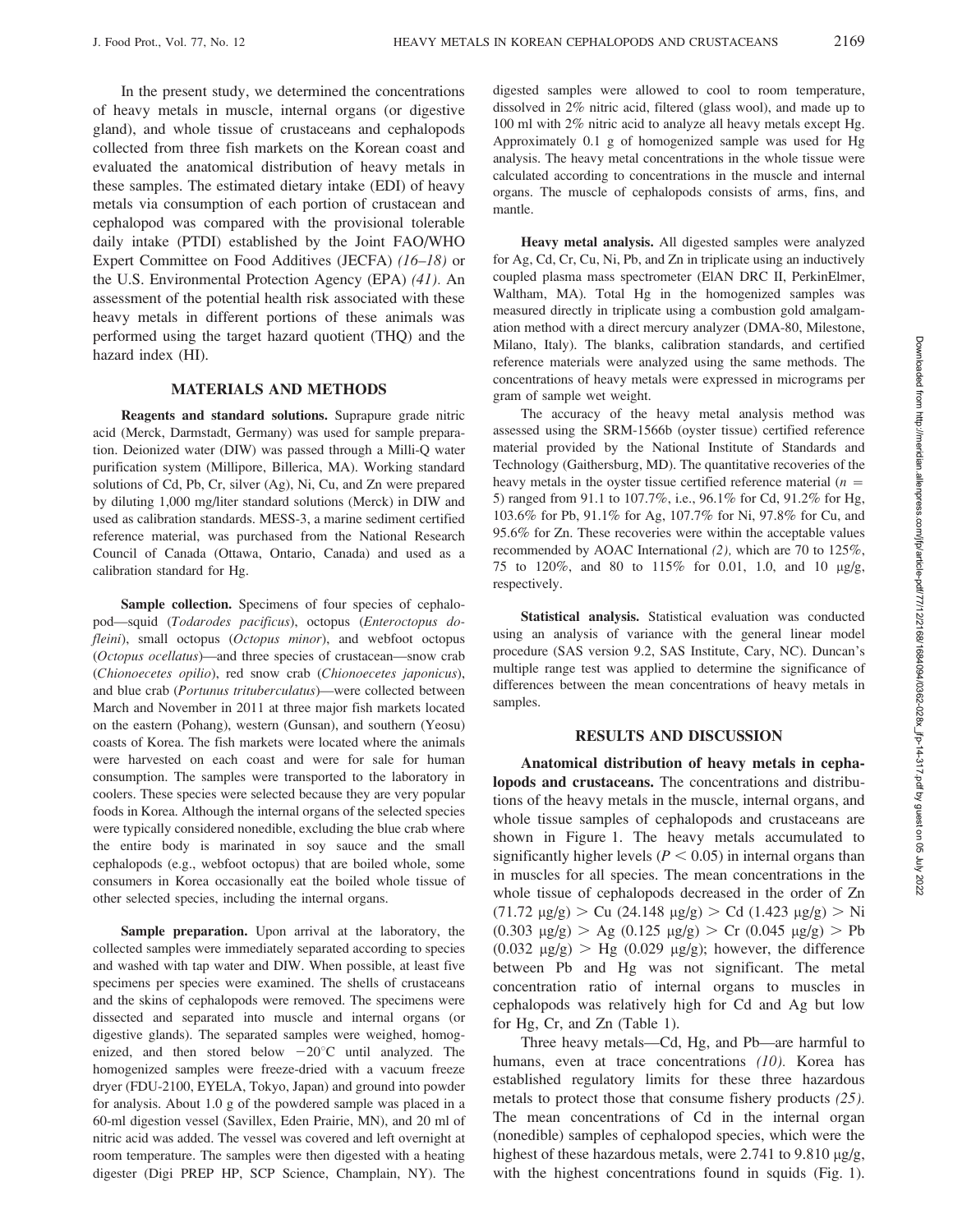

FIGURE 1. Heavy metal concentrations and distributions in muscles, internal organs, and whole tissues of cephalopods and crustaceans collected from three fish markets on the Korean coast. Scale bar represents one standard deviation. Cd, cadmium; Pb, lead; Hg, mercury; Cr, chromium; Ag, silver; Ni, nickel; Cu, copper; Zn, zinc.

These mean concentrations were lower than those reported previously in Korea  $(9.240 \text{ to } 23.124 \text{ µg/g})$  (23). Our results were also lower than the Cd concentrations in the digestive gland of cephalopods from other geographic areas, such as the northern Pacific Ocean  $(211.0 \text{ µg/g})$  (7), Argentinean waters (485.0 µg/g, dry weight) (20), Brazilian waters (18.5 to 1,002.9  $\mu$ g/g) (9), and the southern Indian Ocean (215.0) to 369.0 mg/g, dry weight) (4). All internal organ samples had mean Cd concentrations above the regulatory limit (2.0 mg/g) for the edible portions of cephalopods set by Korea (25) and the Codex Alimentarius Commission (8). However, the mean Cd concentrations in all muscle samples were  $0.012$  to  $0.129$   $\mu$ g/g, with the maximum found in squids, which is  $\sim$ 15-fold lower than the regulatory limits set by Korea and the Codex Alimentarius Commission. The mean  $(+ SD)$  Cd concentrations in all tested whole tissue samples of squid  $(2.415 + 0.395 \mu g/g)$  and octopus  $(1.568$  $\pm$  0.393 µg/g), which are relatively large cephalopod species, exceeded the regulatory limits set by Korea (2.0 µg/ g)  $(25)$  and the EU  $(1.0 \text{ µg/g})$   $(11)$ , respectively, but the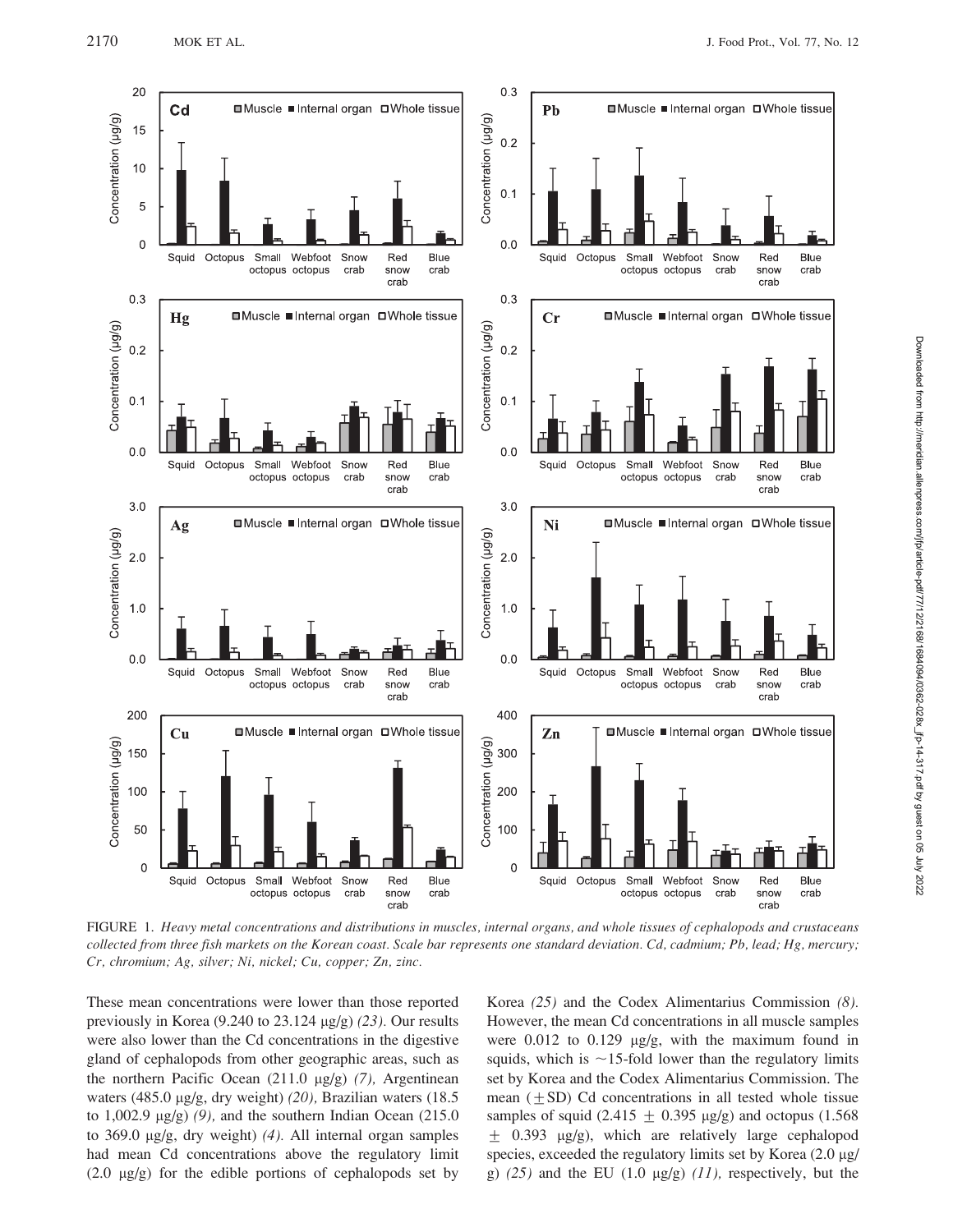|                 | No. of samples | Heavy metal ratio (internal organ/muscle) <sup><math>a</math></sup> |      |     |     |       |      |      |      |  |
|-----------------|----------------|---------------------------------------------------------------------|------|-----|-----|-------|------|------|------|--|
| Common name     |                | C <sub>d</sub>                                                      | Pb   | Hg  | Cr  | Ag    | Ni   | Cu   | Zn   |  |
| Cephalopods     | 30             |                                                                     |      |     |     |       |      |      |      |  |
| Squid           | 8              | 76.2                                                                | 16.1 | 1.6 | 2.5 | 60.7  | 14.3 | 14.5 | 4.2  |  |
| Octopus         | 8              | 314.1                                                               | 12.0 | 3.8 | 2.2 | 82.6  | 20.3 | 21.4 | 10.6 |  |
| Small octopus   |                | 223.7                                                               | 5.8  | 6.1 | 2.3 | 110.3 | 19.2 | 14.6 | 8.0  |  |
| Webfoot octopus | ┑              | 234.5                                                               | 6.5  | 2.7 | 2.8 | 75.0  | 18.1 | 10.0 | 3.7  |  |
| Crustaceans     | 21             |                                                                     |      |     |     |       |      |      |      |  |
| Snow crab       | $\overline{ }$ | 48.5                                                                | 56.7 | 1.6 | 3.2 | 2.1   | 10.9 | 4.8  | 1.4  |  |
| Red snow crab   | ┑              | 34.4                                                                | 12.0 | 1.4 | 4.5 | 1.9   | 8.3  | 11.1 | 1.4  |  |
| Blue crab       | ┑              | 18.5                                                                | 31.1 | 1.7 | 2.3 | 3.1   | 6.3  | 2.8  | 1.7  |  |

TABLE 1. Ratios of heavy metals in internal organs versus muscle in cephalopods and crustaceans (crabs) from three fish markets on the Korean coast

<sup>a</sup> The ratio was calculated as the heavy metal concentration in a gram of internal organ divided by that in a gram of muscle. Cd, cadmium; Pb, lead; Hg, mercury; Cr, chromium; Ag, silver; Ni, nickel; Cu, copper; Zn, zinc.

mean Cd concentrations in other octopus species were below the regulatory limits.

Cephalopods are widespread in numerous marine habitats from coastal waters to very deep ocean environments and include benthic (e.g., octopus), nectobenthic (cuttlefish), and oceanic (squid) species (6). In this study, the pelagic cephalopod (squid) contained significantly higher ( $P < 0.05$ ) Cd concentrations than did the benthic species (octopi). Cephalopods feed on a wide range of other marine animals, including crustaceans, mollusks, fish, and other cephalopod species (30, 35), and bioaccumulation of pollutants can occur through the food chain. Squids also have higher feeding rates than do octopi (34). Koyama et al. (26) reported that a cephalopod species (Sepioteuthis lessoniana) accumulated Cd from food rather than from the surrounding seawater. Therefore, diet is the main pathway of Cd uptake in cephalopods, and the digestive gland is the main retention organ.

The ratio of internal organ Cd to muscle Cd in cephalopods was 76.2 to 314.1; the highest ratio was found in octopus (Table 1). These ratios are lower than those for cephalopods in Korea (162.0 to 1,552) reported previously (23). In the present study, the vast majority of Cd was present in the internal organs of cephalopods, which accounted for 95.9 to 98.6% of the total content. Bustamante et al. (5) also reported that the digestive gland stored the majority of Cd, reaching 98% in some cephalopod species.

The mean concentrations of Pb in each cephalopod ranged from  $0.007$  to  $0.137$   $\mu$ g/g (Fig. 1), with the maximum in the internal organs of small octopus, but were far below the regulatory limits in the edible portions of cephalopods as stipulated by Korea  $(2.0 \mu g/g)$   $(25)$  and the EU (1.0  $\mu$ g/g) (11). The ratios of internal organ Pb to muscle Pb in cephalopods ranged from 5.8 to 16.1; the highest ratio was in squid (Table 1). The internal organs of cephalopods contained 49.7 to 78.7% of the Pb, with the highest percentage found in the internal organs of squid.

The maximum concentration (0.070  $\pm$  0.024 µg/g) of Hg was found in the internal organs of squid (Fig. 1), but this value was approximately sevenfold lower than the regulatory limits  $(0.5 \text{ \mu g/g})$  in the edible portion of cephalopods established by Korea (25) and the EU (12). The internal organ to muscle Hg ratios in cephalopods ranged from 1.6 to 6.1; the highest ratio was in the small octopus (Table 1). The internal organs of cephalopods contained 34.0 to 54.3% of the total Hg, which was much higher than the percentage in cephalopods (15 to 40%) from the northeastern Atlantic reported by Bustamante et al. (6).

Among the crustaceans (crabs), the mean concentrations of metals in the whole tissue samples decreased significantly ( $P < 0.05$ ) in the order Zn (43.48  $\mu$ g/g) > Cu  $(27.87 \text{ µg/g})$  > Cd  $(1.484 \text{ µg/g})$  > Ni  $(0.288 \text{ µg/g})$  > Ag  $(0.182 \text{ µg/g})$  > Cr  $(0.089 \text{ µg/g})$  > Hg  $(0.062 \text{ µg/g})$  > Pb  $(0.014 \text{ µg/g})$  (Fig. 1). The metal ratios for internal organs versus muscles in crabs was relatively high for Cd and Pb but low for Hg, Cr, Ag, and Zn (Table 1). The mean concentrations of Cd, which were the highest of the hazardous metals (Cd, Hg, and Pb), in the internal organ samples of snow crabs, red snow crabs and blue crabs were 4,556, 6.105, and 1.539  $\mu$ g/g, respectively (Fig. 1). The Cd concentrations exceeded the regulatory limits  $(0.5 \text{ to } 1.0 \text{ µg})$ g) in the edible portion of crustaceans (with the exception of brown crab meat) set by the EU  $(0.5 \text{ µg/g})$  (11) and Korea (1.0  $\mu$ g/g, with the exception of blue crab) (25). However, Cd in the internal organ samples of blue crabs was below the limit  $(5.0 \text{ µg/g})$  for blue crab (including the internal organs) set by Korea. The mean Cd concentrations in all muscle samples ranged from  $0.083$  to  $0.177 \mu g/g$ , with the maximum found in red snow crabs, and were all considerably below the regulatory limits set by Korea and the EU. The mean Cd concentrations in the whole tissue samples of red snow crabs  $(2.423 \text{ µg/g})$  and snow crabs  $(1.329 \text{ µg/g})$  exceeded the regulatory limits established by Korea  $(2.0 \text{ }\mu\text{g/g})$  and the EU  $(1.0 \text{ }\mu\text{g/g})$ , but the Cd concentration in the blue crab was below these limits. The ratio of internal organ to muscle Cd in crab species ranged from 18.5 to 48.5; the highest ratio was in snow crab (Table 1). The internal organs of crabs contained 92.9 to 95.5% of the total Cd, with the highest percentages found in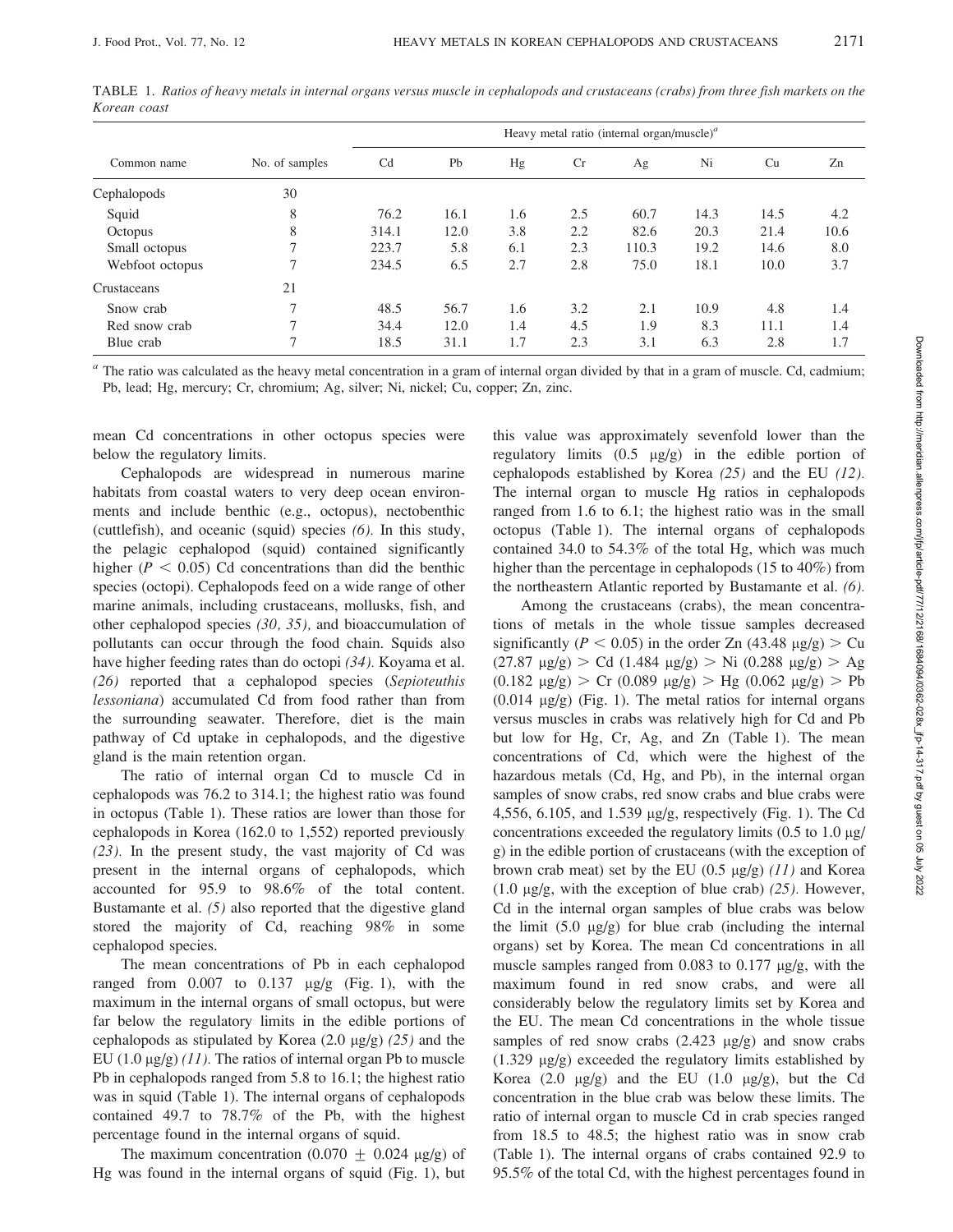|                         |                                      |                | EDI $(\mu g/kg/day)^b$ |          |          |          |          |          |        |         |
|-------------------------|--------------------------------------|----------------|------------------------|----------|----------|----------|----------|----------|--------|---------|
| Common name             | ADI<br>$(\mu$ g/kg/day) <sup>a</sup> | Sample         | Cd                     | Pb       | Hg       | Cr       | Ag       | Ni       | Cu     | Zn      |
| Cephalopods             | 0.1232                               |                |                        |          |          |          |          |          |        |         |
| Squid                   | 0.0950                               | Muscle         | 0.0122                 | 0.0006   | 0.0040   | 0.0025   | 0.0009   | 0.0042   | 0.5139 | 3.7906  |
|                         |                                      | Internal organ | 0.9316                 | 0.0101   | 0.0066   | 0.0063   | 0.0576   | 0.0602   | 7.4342 | 15.8653 |
|                         |                                      | Whole tissue   | 0.2293                 | 0.0029   | 0.0047   | 0.0036   | 0.0148   | 0.0174   | 2.1606 | 6.7458  |
| Octopus                 | 0.0050                               | Muscle         | 0.0001                 | < 0.0001 | 0.0001   | 0.0002   | < 0.0001 | 0.0004   | 0.0285 | 0.1278  |
|                         |                                      | Internal organ | 0.0424                 | 0.0006   | 0.0003   | 0.0004   | 0.0033   | 0.0082   | 0.6097 | 1.3499  |
|                         |                                      | Whole tissue   | 0.0079                 | 0.0001   | 0.0001   | 0.0002   | 0.0007   | 0.0022   | 0.1497 | 0.3897  |
| Small octopus           | 0.0184                               | Muscle         | < 0.0001               | 0.0004   | 0.0001   | 0.0011   | 0.0001   | 0.0010   | 0.1211 | 0.5337  |
|                         |                                      | Internal organ | 0.0504                 | 0.0025   | 0.0008   | 0.0025   | 0.0081   | 0.0198   | 1.7670 | 4.2447  |
|                         |                                      | Whole tissue   | 0.0096                 | 0.0009   | 0.0003   | 0.0014   | 0.0014   | 0.0045   | 0.3987 | 1.1564  |
| Webfoot octopus         | 0.0044                               | Muscle         | < 0.0001               | 0.0001   | 0.0001   | 0.0001   | < 0.0001 | 0.0003   | 0.0271 | 0.2122  |
|                         |                                      | Internal organ | 0.0150                 | 0.0004   | 0.0001   | 0.0002   | 0.0022   | 0.0052   | 0.2709 | 0.7923  |
|                         |                                      | Whole tissue   | 0.0025                 | 0.0001   | 0.0001   | 0.0001   | 0.0004   | 0.0011   | 0.0673 | 0.3119  |
| Crustaceans             | 0.0232                               |                |                        |          |          |          |          |          |        |         |
| Snow crab               | 0.0027                               | Muscle         | 0.0003                 | < 0.0001 | 0.0002   | 0.0001   | 0.0003   | 0.0002   | 0.0208 | 0.0910  |
|                         |                                      | Internal organ | 0.0125                 | 0.0001   | 0.0002   | 0.0004   | 0.0006   | 0.0021   | 0.0999 | 0.1269  |
|                         |                                      | Whole tissue   | 0.0036                 | < 0.0001 | 0.0002   | 0.0002   | 0.0004   | 0.0007   | 0.0435 | 0.1013  |
| Red snow crab           | 0.0001                               | Muscle         | < 0.0001               | < 0.0001 | < 0.0001 | < 0.0001 | < 0.0001 | < 0.0001 | 0.0013 | 0.0045  |
|                         |                                      | Internal organ | 0.0007                 | < 0.0001 | < 0.0001 | < 0.0001 | < 0.0001 | 0.0001   | 0.0147 | 0.0062  |
|                         |                                      | Whole tissue   | 0.0003                 | < 0.0001 | < 0.0001 | < 0.0001 | < 0.0001 | < 0.0001 | 0.0060 | 0.0051  |
| Blue crab               | 0.0203                               | Muscle         | 0.0017                 | < 0.0001 | 0.0008   | 0.0014   | 0.0025   | 0.0016   | 0.1773 | 0.7935  |
|                         |                                      | Internal organ | 0.0312                 | 0.0002   | 0.0014   | 0.0033   | 0.0078   | 0.0099   | 0.4931 | 1.3280  |
|                         |                                      | Whole tissue   | 0.0132                 | 0.0001   | 0.0010   | 0.0021   | 0.0044   | 0.0046   | 0.2939 | 0.9729  |
| PTDI $(\mu g/kg/day)^c$ |                                      |                | 0.83                   | 3.57     | 0.57     | 3.0      | 5.0      | 20       | 40     | 300     |

TABLE 2. Estimated dietary intake of heavy metals via the consumption of cephalopods and crustaceans (crabs) in Korea

<sup>a</sup> ADI, average dietary intake based on Korea health statistics, 2010 (24).<br>
<sup>b</sup> EDI, estimated dietary intake for an adult calculated using the equation EDI = (HC × ADI)/BW, where HC is the mean heavy metal concentration in each part of the cephalopod or crustacean shown in Figure 1, ADI is for cephalopods and crustaceans, and BW is the average body weight of an adult human (62.8 kg) based on the Korean health statistics 2010 (24). Cd, cadmium; Pb, lead; Hg, mercury; Cr, chromium; Ag, silver; Ni, nickel; Cu, copper; Zn, zinc.

 $c$  PTDI, provisional tolerable daily intake. Values for Pb, Hg, and Cd were based on the provisional tolerable weekly intake (PTWI) data for Pb and Hg and provisional tolerable monthly intake data for Cd from the Joint FAO/WHO Expert Committee on Food Additives (16–18), in which the PTWI of inorganic Hg was used for total Hg. The PTDI of the other metals, i.e., Cr (assuming that total Cr is Cr[VI]), Ag, Ni (assuming that all Ni is Ni soluble salts), Cu, and Zn (assuming that all Zn is Zn and compounds), were based on the oral reference doses established by the U.S. Environmental Protection Agency (41).

the internal organs of red snow crab. For these specimens, the internal organs of both snow crabs and red snow crabs contained more Cd than did the internal organs of blue crabs.

The highest concentration  $(0.057 + 0.039 \text{ µg/g})$  of Pb in the internal organs of red snow crab (Fig. 1) were within the regulatory limits for crustaceans (with the exception of blue crab) set by Korea  $(1.0 \text{ µg/g})$   $(25)$  and the EU  $(0.5 \text{ µg}/$ g)  $(11)$ . The ratio of internal organ to muscle Pb in crabs ranged from 12.0 to 56.7; the highest ratio was in snow crab (Table 1). The internal organs of crabs contained the majority of Pb in all species, from 86.2 to 90.6% of the total body burden.

The maximum concentration of Hg of  $0.091 \pm$  $0.008$   $\mu$ g/g (Fig. 1) was found in the internal organs of snow crab and was ca. fivefold lower than the regulatory limit  $(0.5 \text{ µg/g})$  in the edible portion of crustaceans set by many countries, such as Korea  $(25)$ , the EU  $(12)$ , and Australia and New Zealand (19). The ratios of internal organ to muscle Hg in crabs ranged from 1.4 to 1.7; the highest ratio was found in blue crabs (Table 1). The internal organ

of crabs contained 43.0 to 58.5% of the Hg, with the highest percentages found in blue crabs.

Heavy metals accumulated to significantly higher concentrations ( $P < 0.05$ ) in internal organs than in muscles of cephalopods and crustaceans. The Cd concentrations in all internal organ samples were the highest of the three hazardous metals (Cd, Hg, and Pb). The mean Cd concentrations in all analyzed internal organ samples exceeded the regulatory limits set by Korea (with the exception of blue crab) and the EU. In particular, the Cd concentrations in all tested whole tissues of squid and octopus (relatively large cephalopods), red snow crab, and snow crab exceeded the regulatory limit of the EU. However, the concentrations of Cd in the muscle samples of all species were far below the limits set by Korea and the EU.

Dietary intake estimation and risk assessment of heavy metals effects from consumption of cephalopods and crustaceans. The EDIs of heavy metals represent the daily intake of heavy metals through the consumption of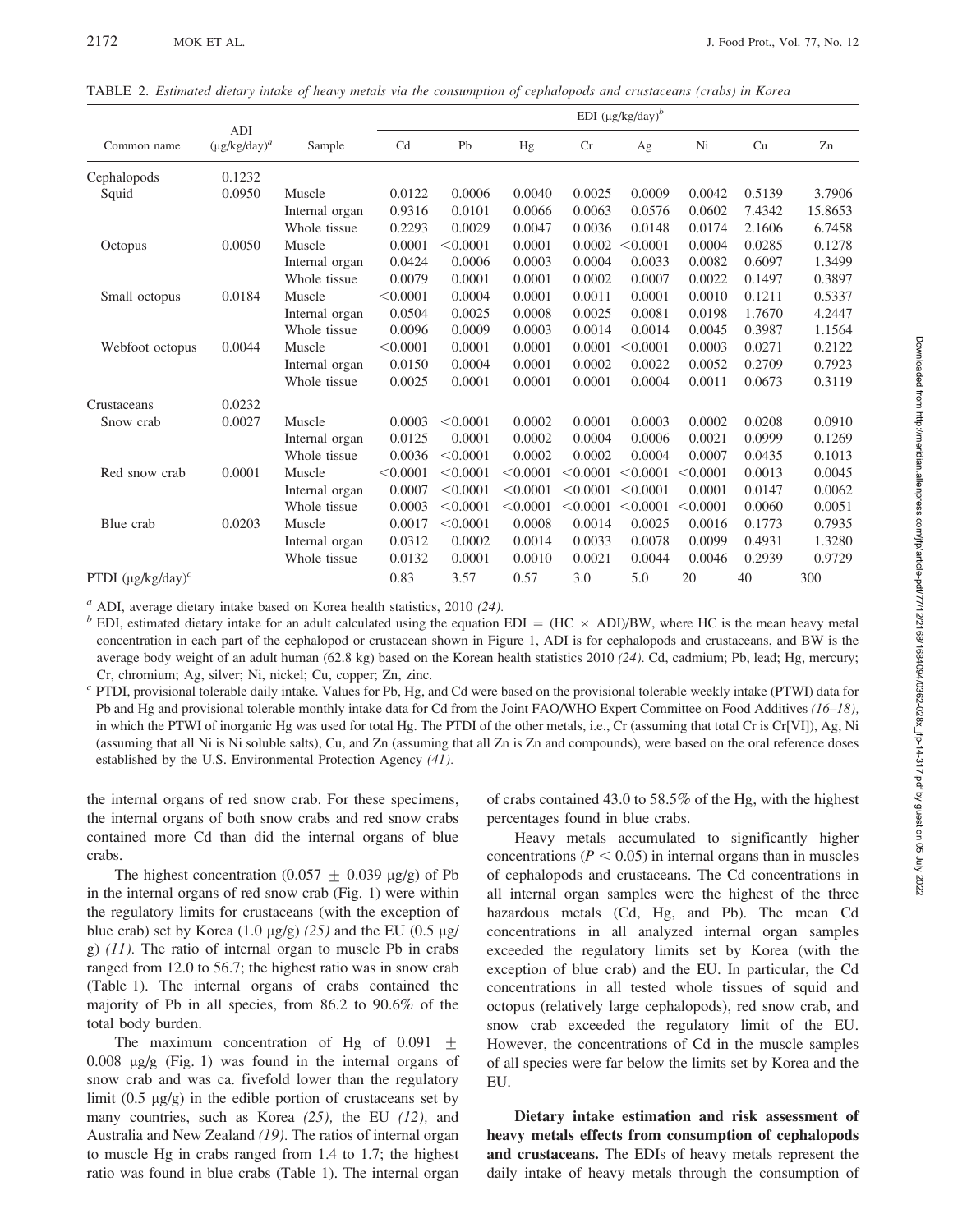

FIGURE 2. Target hazard quotients (THQs) for heavy metals ingested from consumption of cephalopods and crustaceans in Korea. Scale bar represents one standard deviation. Cd, cadmium; Pb, lead; Hg, mercury; Cr, chromium; Ag, silver; Ni, nickel; Cu, copper; Zn, zinc. THQs were based on the U.S. Environmental Protection Agency Human Health Risk Assessment approach (41). The THQ was calculated using the equation THQ = (EF  $\times$  ED  $\times$  $DI \times HC/(RfD \times BW \times ET)$ , where EF is the exposure frequency (350 days per year); ED is the exposure duration (81 years), equivalent to the average lifetime in Korea (39); DI is the average daily intake of cephalopods and crustaceans (grams per day) shown in Table 2; HC is the heavy metal concentration in each part of the cephalopods and crustaceans (micrograms per gram) shown in Figure 1; RfD is the oral reference dose (micrograms per kilogram per day); BW is the average body weight of an adult human in Korea (62.8 kg) (24); and ET is the average exposure time for noncarcinogens (ED  $\times$  365 days per year). The RfDs of Pb, Hg, Cr, Ag, Ni, Cu, and Zn used the provisional tolerable daily intake shown in Table 2. The RfD of Cd was set at 1.0 as established by the EPA (41).

cephalopods and crustaceans for an adult human. In this study, the daily intake of internal organs or of whole tissue assumes that consumers ingest only the internal organs or ingest the whole tissue including internal organs, respectively. The EDI was compared with the PTDI proposed by the JECFA  $(16–18)$  or the EPA  $(41)$ . The provisional tolerable weekly intake for Hg and Pb (16, 17) and the provisional tolerable monthly intake for Cd (18) were established by the JECFA because of the risks of even trace concentrations of these metals to human health.

Among the hazardous heavy metals (Cd, Pb, and Hg), the EDI values of Cd for muscles, internal organs, and whole tissues of both cephalopods and crustaceans ranged from  $< 0.0001$  to 0.0122, 0.0007 to 0.9316, and 0.0003 to 0.2293 µg/kg/day, which accounted for  $<$ 0.01 to 1.47%,



FIGURE 3. Hazard index (HI) for heavy metals from the consumption of cephalopods and crustaceans in Korea. Scale bars represent one standard deviation. HI was calculated by summing the target hazard quotients of individual heavy metals shown in Figure 2.

0.08 to 112.24%, and 0.03 to 27.63% of the PTDI, respectively; the highest values were found in each part of squid (Table 2). The sum of the Cd EDIs for muscle, internal organ, and whole tissue samples of all species were 1.73, 130.57, and 32.11%, respectively, of the PTDI. The very high Cd EDIs in internal organs and whole tissues were due to both the relatively large daily intake of squid (Table 2) and the particularly high Cd concentration in the internal organs of squid (Fig. 1).

The dietary intake of Pb was the lowest among the hazardous metals in all tested samples; the highest EDI value was again in the internal organs of squid but represented only 0.28% of the PTDI. The highest Hg EDI values were also found in the internal organs of squid and accounted for 1.17% of the PTDI. The sums of the Hg EDIs for muscles, internal organs, and whole tissues in all analyzed species were only 0.93, 1.67, and 1.12%, respectively, of the PTDI.

The EDIs of other metals (Cr, Ag, Ni, Cu, and Zn) were compared with the PTDI values based on the reference doses established by the EPA (41). In the internal organs, which had the highest metal concentrations in each species, the highest EDIs for Cr, Ag, Ni, Cu, and Zn were 0.21, 1.15, 0.30, 18.59, and 5.29%, respectively, of the PTDI, and were found in squid.

The THQ and HI were used to assess the risk to an adult human of ingestion of heavy metals via consumption of cephalopods and crustaceans. The THQ was estimated by comparing the ingested amount of a heavy metal with a standard reference dose (Fig. 2); the HI is the sum of the various THQs (Fig. 3). The THQ and HI values proposed by the EPA are integrated risk indexes and are used widely in the risk assessment of various contaminants in foods (40). Both THQ and HI are useful parameters for evaluating the risk of heavy metal ingestion associated with the consumption of contaminated foods  $(1, 29)$ . The mean THQ of heavy metals in muscles, internal organs, and whole tissues of cephalopods ranged from  $\leq 0.001$  to 0.017, 0.003 to 0.811, and 0.001 to 0.168, respectively; the highest THQ was for Cd in internal organs. In contrast, the mean THQ of heavy metals was low in each part of each type of crab, ranging from  $< 0.001$  to 0.092. The THQ was relatively high for Cd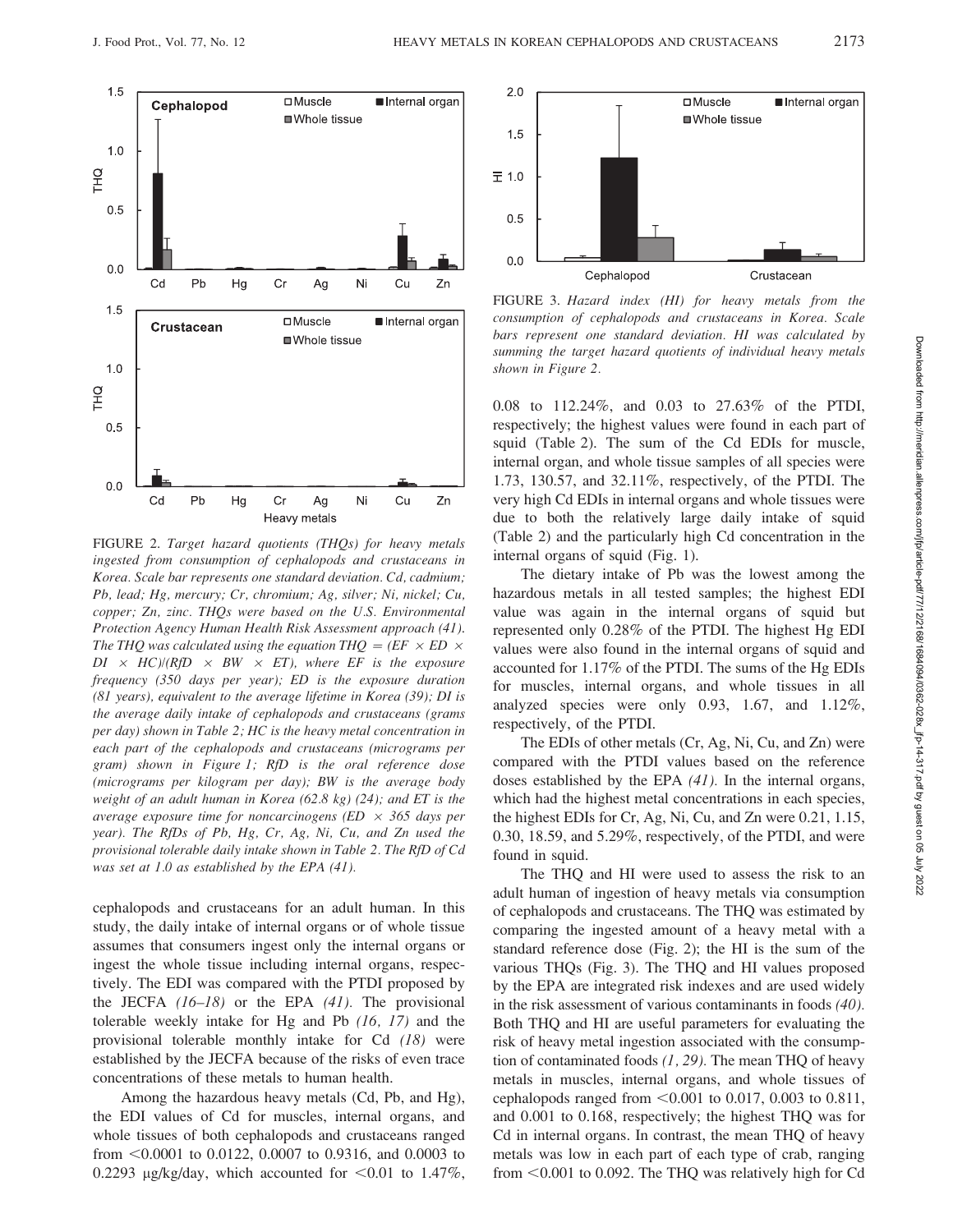and Cu in all samples analyzed but low for Pb, Hg, Cr, Ag, and Ni.

An HI exceeding 1.0 indicates that the contaminant is toxic and represents a hazard to human health  $(1, 28, 29)$ . The heavy metal HI was higher for cephalopods than for crustaceans (Fig. 3) because of the high THQ of Cd in internal organs of cephalopods (Fig. 2). The mean HIs in muscles, internal organs, and whole tissues of cephalopods were 0.042, 1.223, and 0.281, respectively; the highest HI was in internal organs  $(>1.0)$ . The maximum HI for whole tissue of cephalopod species was also quite high (0.424) but was lower for muscle (0.065). In contrast, the mean HI was low in each part of each type of crab, ranging from 0.014 to 0.138; the maximum was found for internal organs and was substantially less than 1.0.

In conclusion, we found that heavy metals accumulated to significantly higher levels ( $P < 0.05$ ) in internal organs than in muscles of cephalopods and crustaceans. The mean concentrations of Cd in the internal organ samples of all species exceeded the regulatory limits for Cd in the edible portion of these animals as set by Korea (with the exception of the blue crab) and the EU. The Cd concentrations in all tested whole tissues of squid and octopus (relatively large cephalopods), red snow crab, and snow crab exceeded the regulatory limit set by the EU. However, the Cd concentrations in the muscle samples of all species were far below the limits set by Korea and the EU. The sums of the Cd EDIs for muscles, internal organs, and whole tissues of all species tested were 1.73, 130.57, and 32.11%, respectively, of the PTDI. The HI was higher for cephalopods than for crustaceans because of the high THQ of Cd in the internal organs of cephalopods, particularly squid. The mean HIs in the muscle, internal organ, and whole tissue samples of cephalopods were 0.042, 1.223, and 0.281, respectively; the highest HI for internal organs was greater than 1.0. The highest HI for whole tissue samples of cephalopods was also quite high (0.424). These results suggest that the internal organs of relatively large cephalopods (squid and octopus) and crabs (with the exception of the blue crab) should be removed prior to consumption to reduce exposure to Cd.

#### ACKNOWLEDGMENT

This work was supported by a grant from the National Fisheries Research and Development Institute of Korea (RP-2014-FS-010).

#### **REFERENCES**

- 1. Abdallah, M. A. M. 2013. Bioaccumulation of heavy metals in Mollusca species and assessment of potential risks to human health. Bull. Environ. Contam. Toxicol. 90:552–557.
- 2. AOAC International. 2002. AOAC guidelines for single laboratory validation of chemical methods for dietary supplements and botanicals. AOAC International, Gaithersburg, MD.
- 3. Ayas, Z., G. Ekmekci, S. V. Yerli, and M. Ozmen. 2007. Heavy metal accumulation in water, sediments and fishes of Nallihan Bird Paradise, Turkey. J. Environ. Biol. 28:545–549.
- 4. Bustamante, P., Y. Cherel, F. Caurant, and P. Miramand. 1998. Cadmium, copper and zinc in octopuses from Kerguelen Islands, Southern Indian Ocean. Polar Biol. 19:264–271.
- 5. Bustamante, P., S. Grigrioni, R. Boucher-Rodoni, F. Caurant, and P. Miramand. 2000. Bioaccumulation of 12 trace elements in the tissues

of the nautilus Natilus macromphalus from New Caledonia. Mar. Pollut. Bull. 40:688–696.

- 6. Bustamante, P., V. Lahaye, C. Durnez, C. Churlaud, and F. Caurant. 2006. Total and organic Hg concentrations in cephalopods from the North Eastern Atlantic waters: influence of geographical origin and feeding ecology. Sci. Total Environ. 368:585–596.
- 7. Castillo, L. V., and Y. Maita. 1991. Isolation and partial characterization of cadmium binding proteins from oceanic squid, Ommastrephes bartrami. Bull. Fac. Fish. Hokkaido Univ. 42:26–34.
- 8. Codex Alimentarius Commission. 2006. Report of the 29th session of Codex Alimentarius Commission. ALINORM 06/29/41. Codex Alimentarius Commission, Geneva.
- 9. Dorneles, P. R., J. Lailson-Brito, R. A. dos Santos, P. A. S. da Costa, O. Malm, A. F. Azevedo, and J. P. M. Torres. 2007. Cephalopods and cetaceans as indicators of offshore bioavailability of cadmium off Central South Brazil Bight. Environ. Pollut. 148:352–359.
- 10. EOS Ecology. 2012. Heavy metals in fish and shellfish. EOS Ecology, Christchurch, New Zealand.
- 11. European Commission. 2001. Commission Regulation (EC) No 466/ 2001 of 8 March 2001 setting maximum levels for certain contaminants in foodstuffs. Available at: http://eur-lex.europa.eu/ LexUriServ/LexUriServ.do?uri~OJ:L:2001:077:0001:0013:EN:PDF. Accessed 26 August 2013.
- 12. European Commission. 2005. Commission Regulation (EC) No 78/ 2005 of 19 January 2005 amending Regulation (EC) No 466/2001 as regards heavy metals. Available at: http://eur-lex.europa.eu/LexUriServ/ LexUriServ.do?uri~OJ:L:2005:016:0043:0045:EN:PDF. Accessed 26 August 2013.
- 13. Finger, J. M., and J. D. Smith. 1987. Molecular association of Cu, Zn, Cd and 210Po in the digestive gland of the squid Nototodarus gouldi. Mar. Biol. 95:87–91.
- 14. Food and Agriculture Organization of the United Nations. 2009. Fishery and aquaculture statistics. Available at: http://www.fao.org/ fishery/statistics/en. Accessed 2 May 2014.
- 15. Food and Agriculture Organization of the United Nations. 2012. Fishery and aquaculture statistics. Available at: http://www.fao.org/ fishery/statistics/en. Accessed 2 May 2014.
- 16. Food and Agriculture Organization of the United Nations and World Health Organization. 1999. Summary and conclusions of the 53rd meeting of the Joint FAO/WHO Expert Committee on Food Additives (JECFA). JECFA/53/SC. Food and Agriculture Organization, Rome.
- 17. Food and Agriculture Organization of the United Nations and World Health Organization. 2010. Summary and conclusions of the 72nd meeting of the Joint FAO/WHO Expert Committee on Food Additives (JECFA). JECFA/72/SC. Food and Agriculture Organization, Rome.
- 18. Food and Agriculture Organization of the United Nations and World Health Organization. 2010. Summary and conclusions of the 73nd meeting of the Joint FAO/WHO Expert Committee on Food Additives (JECFA). JECFA/73/SC. Food and Agriculture Organization, Rome.
- 19. Food Standards Australia New Zealand. 2008. Australia New Zealand food standards code (incorporating amendments up to and including amendment 97). Anstat Pty Ltd., Melbourne, Australia.
- 20. Gerpe, M. S., J. E. A. De Moreno, V. J. Moreno, and M. L. Palat. 2000. Cadmium, zinc and copper accumulation in the squid Illex argentinus from the Southwest Atlantic Ocean. Mar. Biol. 136:1039–1044.
- 21. Hastie, L. C., G. J. Pierce, and J. Wang. 2006. An overview of cephalopods relevant to the SEA 7 area. School of Biological Sciences, University of Aberdeen, Aberdeen, Scotland.
- 22. Kim, G. B., M. R. Kang, and J. W. Kim. 2008. Specific accumulation of heavy metals in squid collected from offshore Korean waters: preliminary results for offshore biomonitoring and food safety assessment. Fish. Sci. 74:882–888.
- 23. Kim, S. U., Y. O. Hwang, A. S. Park, Y. A. Park, H. J. Ham, S. M. Choi, and J. H. Kim. 2011. Contents of heavy metals (Hg, Pb, Cd, Cu) and risk assessment in commercial cephalopods. J. Korean Soc. Food Sci. Nutr. 40:606–612.
- 24. Korea Centers for Disease Control and Prevention. 2011. Korea health statistics 2010: the fifth Korea national health and nutrition